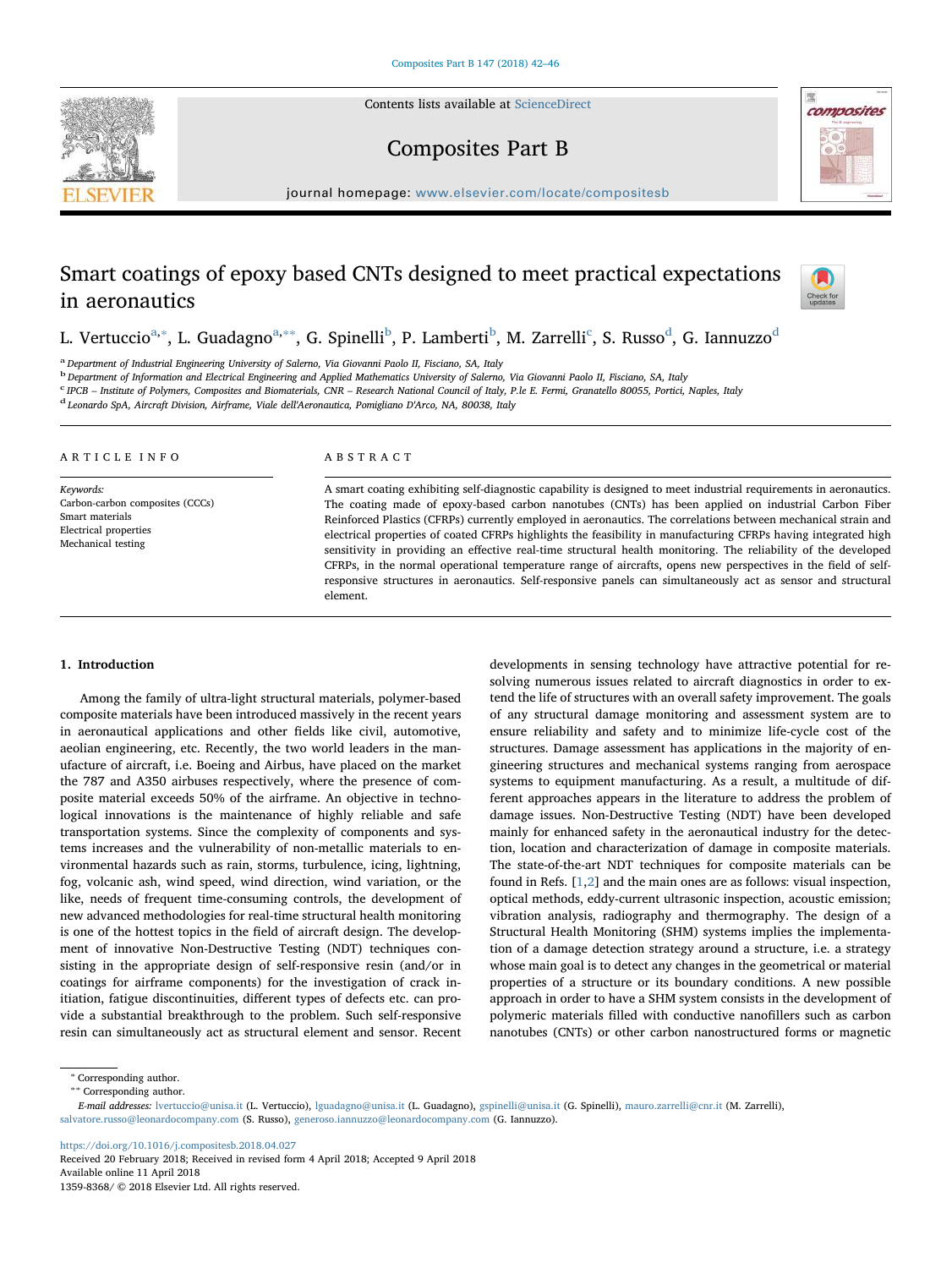<span id="page-1-0"></span>

L. Vertuccio et al. *Composites Part B 147 (2018) 42–46*



Fig. 1. Illustration of the fabrication process of coated CFRP specimen.

nanoparticles characterized by interesting properties suitable in the field of sensing devices. Electrical techniques are non-invasive way to monitor damage in carbon-fiber-reinforced composites under static or dynamic loading conditions [\[3](#page-4-2)–6]. This approach is not applicable to composites where fibers are non-conducting (such as glass or aramid fibers). This problem has been overcome with the use of multi-walled nanotubes dispersed in the epoxy phase to design a distributed sensors able to evaluate the onset and evolution of damage in advanced fibrous composites [[7](#page-4-3)]. The damage detection in composite parts by matrix conductivity measurements offers several advantages compared to traditional optical fibre sensors. For instance, due to their elevated cost it is not possible to apply a dense network of optical glass fibres to large composite components. Another reason is that if a crack is propagating without crossing one of the sensors, the damage would not be detected. Finally, in some cases, the optical fibres may also be a source of damage initiation when inserted in composite parts [\[8,](#page-4-4)[9\]](#page-4-5). Thanks to their low density and their good adhesive and mechanical properties, epoxy resins are the most diffuse matrices for structural composites. In this work, starting from the optimized carbon-nanotubes-epoxy nanocomposite already developed by our group [\[10](#page-4-6)], the piezoresistive behaviour of an epoxy–CNT nanocomposite has been studied on its application as a strain sensor in a carbon fiber reinforced composite subjected to tensile loads. For this reason, the epoxy components mixture has been used as a conductive coating that can be easily poured and cured onto the surface of the composite for strain and damage sensing purposes. Subsequently, the electrical resistance change, due to the piezoresistive nature of the film coating, as a function of composite deformation has been studied.

# 2. Experimental

# 2.1. Materials

The epoxy resins diglycidyl ether of bisphenol A (DGEBA), the hardener 4,4 diaminodiphenylsulfone (DDS) were supplied by Aldrich Chemicals. Multi-walled carbon nanotubes, 3100 Grade, (MWCNTs) are been obtained from Nanocyl S.A. The morphological characterization of the MWCNTs has been carried out by high resolution transmission electron microscopy (HR-TEM). Most of MWCNTs show an outer diameter from 10 to 30 nm, but also an outer diameter lower than 10 nm or larger than 80 nm has been observed. Nanotubes length is from hundreds of nm to few mm. Number of walls, varies from 4 to 20 in most nanotubes [[10\]](#page-4-6). The weight ratio between epoxy precursor and DDS was 10/2.85; they have been mixed at 120 °C and the MWCNTs filler (0.1% by weight) was added and dispersed with high power ultrasonic probe (Hielscher model UP200S-24 kHz) for 20 min.

## 2.2. Sample preparation and testing

The specimens analyzed in this work have been obtained following a well-defined procedure described in previous papers [\[11](#page-4-7)[,12](#page-4-8)]. Fiberreinforced composite parts have been cut into flat coupons  $20 \text{ cm} \times 35 \text{ cm}$  with a nominal thickness of 1.15 mm. A diamond tip water-cooled saw blade has been used. The surface of Carbon Fiber Reinforced Plastics (CFRP) parts has been treated by sandblasting in order to increase the roughness of the surface for a greater adhesion of the conductive coating to the laminate. Subsequently they have been cleaned and dried prior to coat them.

In order to obtain a uniform conductive resin coating on the panels produced, a "K303 MULTICOATER" of the RK Printcoat Instrument has been used, i.e. a surface coating applicator. The panel has been deposited on the multicoater and clamped by means of a vice (see [Fig. 1a](#page-1-0)) in order to avoid movements during the covering. After the clamping, the appropriate head has been applied. Subsequently the mixture loaded with the carbon nanotubes has been deposited along the head and finally the movement of the head at programmed speed (1 mm/ min) has been activated (see [Fig. 1](#page-1-0) b,c,d,e). Finally, the laminate, with the conductive coating, has undergone a curing cycle of 1 h at 150 °C and 3 h at 220 °C (see [Fig. 1f](#page-1-0)). The carried-out process step allowed to have a coating thickness of about 150 μm. Different from conventional SHM systems, these multifunctional composites can be applied with successful on various surface giving rise to an innovative solution for monitoring structural deformation and damage directly measuring electrical resistance change, due to the piezoresistive properties of the developed coating, without require further additional sensors. For this purpose, suitable electrical contacts have been deposited on the panel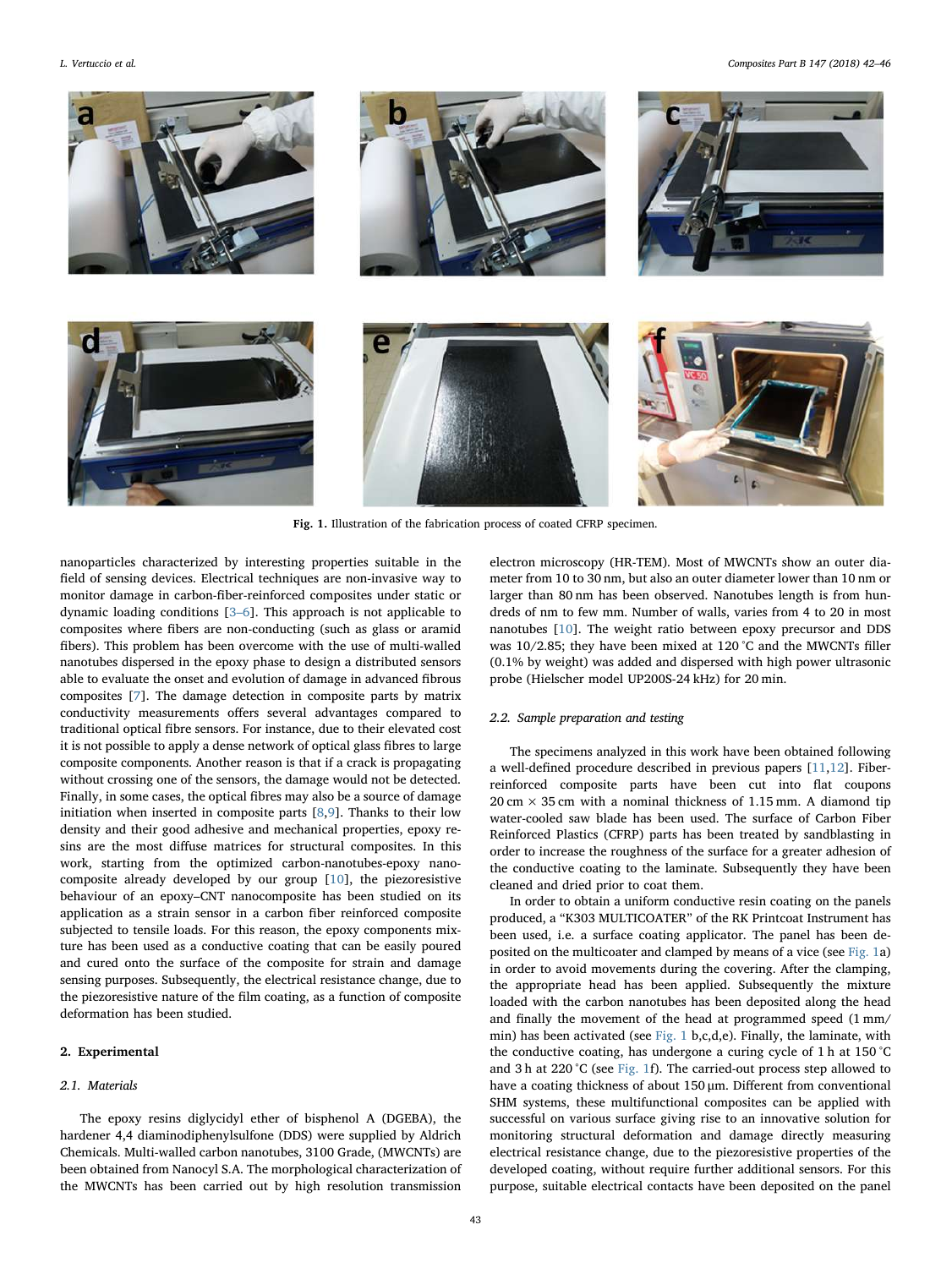<span id="page-2-0"></span>

Fig. 2. Front and back surfaces of the panel and schematic of electrodes configuration adopted for the electrical measurements.

by using silver paint (RS 186-3600 with volume resistivity 0.001  $\Omega$ ·cm, when fully hardened). As a matter of fact, to prevent that bulk currents (i.e. those passing through the material given the high electrical conductivity of the CFRP) provide a contribution to the measured surface current, the electrical measurement configuration has been opportunely studied. In particular a guard ring "collects" such currents which can be drained downstream of the measuring instrument, toward the mass of the system. The experimental results confirm the correctness of this ploy since an electrical resistance of 30 Ω and of the order of kΩ. is measured adopting a configuration equipped with and without the guard ring, respectively. In fact, the first value is not plausible being too much low for proposed conductive coating, whereas the second one is comparable to that observed only on the resin loaded with 0.1% by weight of carbon nanotubes [[10\]](#page-4-6). The electrode-sample system is shown schematically in [Fig. 2.](#page-2-0) The two-probe method, performed with a Multimeter Keithley 6517A configured as voltage generator and HP 3458A Digital Multimeter employed as ammeter, has successfully been applied in literature, although simple, for resistance measurements in presence of tensile test [\[13](#page-4-9)[,14](#page-4-10)]. Moreover, as evident from [Fig. 2](#page-2-0), in order to exclude possible slipping during the displacement, the local deformation was detected by means of a conventional strain gauge (RS 5 mm Wire Lead Strain, gauge factor 2.1 and gauge resistance of 120 Ω) bonded to one side of the specimen, whose electrical resistance change has been constantly measured with a precision multimeter HP 34401A.

Tensile tests have been carried out by using an MTS 370.50 Universal Testing System at 1 mm/min crosshead speed and equipped with 500 KN load cell and hydraulic grips. In order to evaluate the glass transition temperature of the nanocomposite system, Dynamic Mechanical Properties have been carried out in air by dynamic mechanical thermo-analyzer (Tritec 2000 DMA -Triton Technology). Solid samples with dimensions  $2 \times 10 \times 35$  mm<sup>3</sup> were tested by applying a variable flexural deformation in three points bending mode. The displacement amplitude was set to 0.03 mm, whereas the measurements were performed at the frequency of 1 Hz. The range of temperature was from 30 °C to 300 °C at the scanning rate of 3 °C\*min<sup>-1</sup>.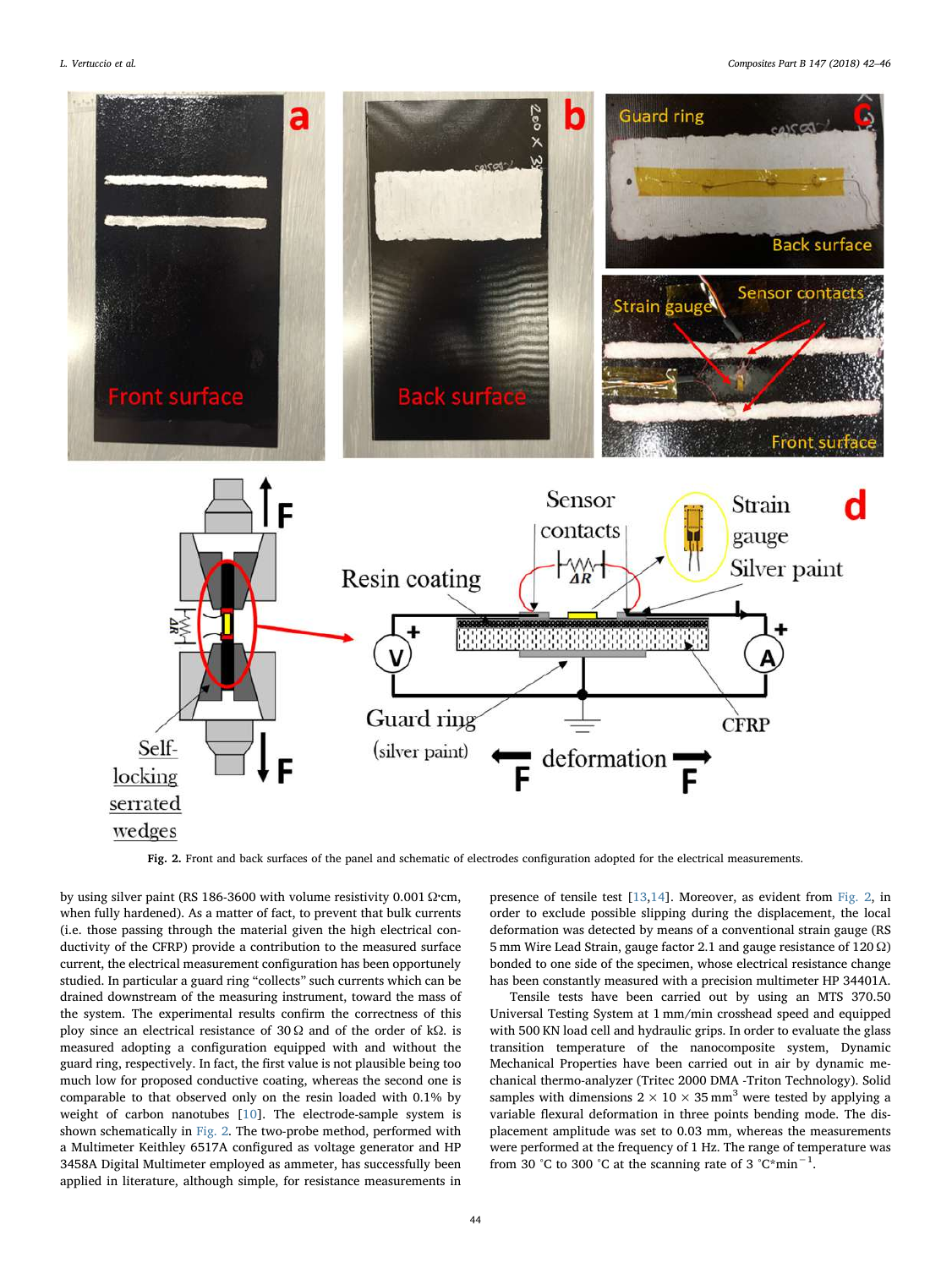<span id="page-3-0"></span>

Fig. 3. Piezoresistive characterization in tensile tests of coated CFRP specimen.

#### 3. Results and discussion

## 3.1. Mechanical and electrical analysis

[Fig. 3](#page-3-0) shows the mechanical and piezoresistive performance of the coated conductive epoxy-laminate. In particular, the results concern the normalized change of electrical resistance  $\Delta R/R_0$ , where  $R_0$  is the steady-state electrical resistance of the material without applying any strain (i.e.  $\varepsilon = 0$ ) and  $\Delta R = R-R_0$  is the change in R, plotted against the axial strain  $(\varepsilon)$  detected by strain gauge. In the all analyzed range of strains, a linear behaviour is observed with normalized change of electrical resistance. The increase of the resistance of the applied coating with increasing tensile strain agrees with the assumption that in a conductor-filled polymer the main electrical conduction mechanism occurs via "tunneling effect" which requires that the filler particles must be sufficiently close (at the so-called "tunneling distance") to each other to allow the electron flow [\[15](#page-4-11)[,16](#page-4-12)]. Consequently, the tunneling resistance changes between neighboring CNT due to the enlargement of inter-tube distance and/or a decreasing of the electrical contact areas. Both phenomena lead to an increase of the resistance exhibited by the conductive material. The interpolating line of  $\Delta R/R_0$  curve of experimental data allows to evaluate the Gage Factor (G.F. =  $\Delta R / \epsilon R_0$ ) of the conductive coating, that in this case is about 4.7. The sensitivity factor or otherwise called gauge factor is a very important feature of the strain sensor for which it is necessary to give some clarifications. Processing conditions and material properties play a notable role in determining the sensor sensitivity. In particular, to improve the sensitivity of the sensor system, the following condition are needed:1) lower content of CNTs close to the percolation threshold, 2) lower curing temperature, 3) higher stirring or mixing rate, 4) higher height of barrier of matrix and 5) higher electrical conductivity of filler. In other words, in order to obtain a high value of G.F. it is necessary to maximize the tunneling resistance (see condition 1,3,5) and to use soft materials such as thermoplastic or thermosetting polymers with a low glass transition temperature (see condition 2,4) [[17\]](#page-4-13). In previous works, high values of sensitivity factor are been obtained, using thermoplastic matrices such as polysulfone  $(G.F. = 6.2)$  [[14\]](#page-4-10) or Poly(methyl methacrylate) (G.F.

 $=$  < 6) [[18\]](#page-4-14) not applicable in the field of aeronautical materials where most of the materials are based on epoxy resins. In other papers, the sensitivity factor has been evaluated in a non-linear strain range [\[19](#page-4-15)] that is when most likely the polymer has permanently deformed, with the consequent non-applicability of the sensor in dynamic stress cycles. In other cases, epoxy resins have been used to reach G.F. up to 8.54 [[20\]](#page-4-16), but with the drawback related to the too low glass transition temperature (71 °C) to be used for structural components in the aeronautical field. In our case, a high G.F. has been achieved bearing in mind that the components of a resin normally used in the field of structural materials for aeronautical applications [[21,](#page-4-17)[22\]](#page-4-18). In particular, this epoxy coating has high modulus and a high glass transition temperature (see inset [Fig. 3\)](#page-3-0), confirming high reliability if employed as structural aeronautical parts working in the normal operational temperature range of aircrafts. Moreover, the found linearity in [Fig. 3](#page-3-0) (ΔR/  $R_0$  vs ε) allows us to affirm that the coating applied to the CFRP will allow dynamic strain cycles to be applied in the range of strain considered. It is worth noting that, unlike thermoplastic nanocomposites, the developed self-diagnostic coating is expected to be not subject to plastic deformations during its operational conditions, hence providing considerably reliability also after a huge number of operating cycles. These last-mentioned experiments have been performed on same formulation here used as functional coating. The results, published in a previous paper, highlighted that microscale damages resulted directly related to the resistance changes and hence easily detectable in a nondestructive way by means of electrical measurements [\[10](#page-4-6)]. A very relevant result of the present paper is the applicability of the thermosetting filled formulation (with suitable CNT concentration) as coating to confer self-diagnostic function to structural aeronautical panels. From prelaminar tests carried out on structural panels and on automotive components, this strategy seems to be easy to implement and can constitute the first step of industrialization processes.

Studies are ongoing about the electro-mechanical behaviour with dynamic strain cycles applying the developed functional coating on structural panels reinforced with different fibers (Carbon Fiber and Glass Fiber).